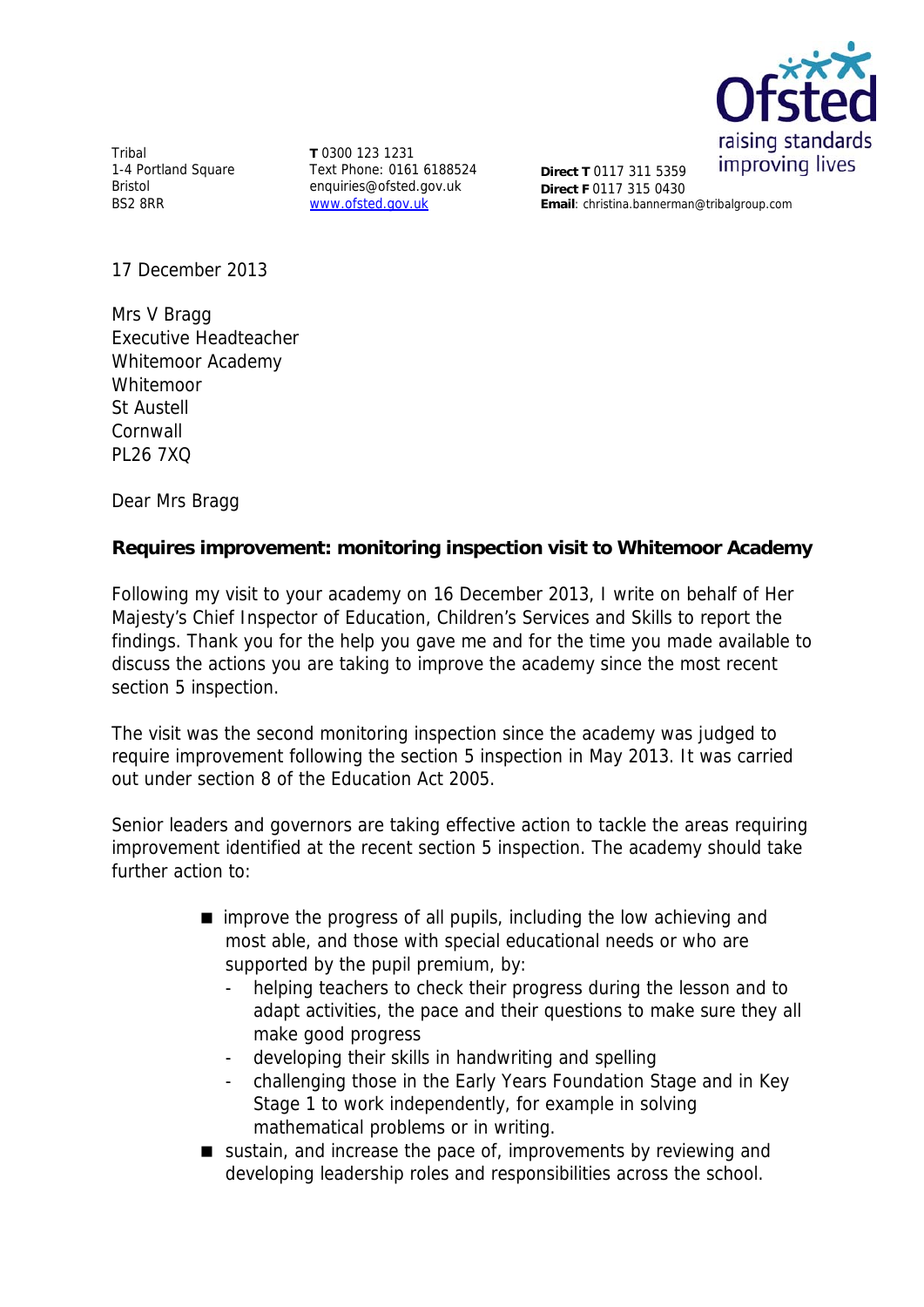

# **Evidence**

During the visit, meetings were held with you, the teachers, pupils, and the Chair of Governors designate to discuss the action taken since the last inspection. We jointly observed four lessons covering all the teachers. In addition, I examined key documents including a review of the Ofsted action plan and the academy's monitoring of the progress of current pupils.

# **Context**

Since the section 5 inspection most of the governors, including the Chair of Governors, have left. A new Chair of Governors has been appointed to the academy's local governing body. An additional class has been formed and a new class teacher is in post. This has reduced the age range in each class from three to two year groups.

### **Main findings**

The quality of teaching is improving due to the executive headteacher's clear expectations of lesson planning and the assessment and marking of pupils' work. Teachers are now making use of their assessments to plan lessons that better match the learning needs of all pupils. For example, they are setting clear expectations for different groups, including the least and most able pupils. They are preparing activities and resources to suit the pupils' differing levels of learning, and making good use of teaching assistants to support low achieving pupils and those with special educational needs. When marking work, teachers write comments to help the pupils to know how to improve it. However, teachers are not yet checking progress during the lesson and adapting activities, the pace and their questions to maintain a good level of progress for all pupils. Consequently, progress for different groups of pupils is uneven, including for those who are supported by the pupil premium.

Pupils' attitudes to learning are improving as a result of the improvements in teaching and in the range of resources, including ipads and reading books. Pupils often help each other by suggesting how they can improve their work. They also make good use of classroom displays, such as the literacy and numeracy 'working walls'. Displays of pupils' work are improving in quality and create a much more positive working environment in the school. Pupils in Key Stage 1 and children in the Early Years Foundation Stage, however, are not challenged enough to develop the resilience to work independently, for example in solving mathematical problems for themselves or writing in role play areas, such as listing the toys they pack into Santa's toy sacks.

Weaknesses in handwriting and spelling remain barriers to learning and progress across the school. Nevertheless, the school's tracking of pupils' progress in reading, writing and mathematics, is beginning to show signs of improvement in these areas, especially for older pupils. Teachers' assessments are becoming more accurate. This